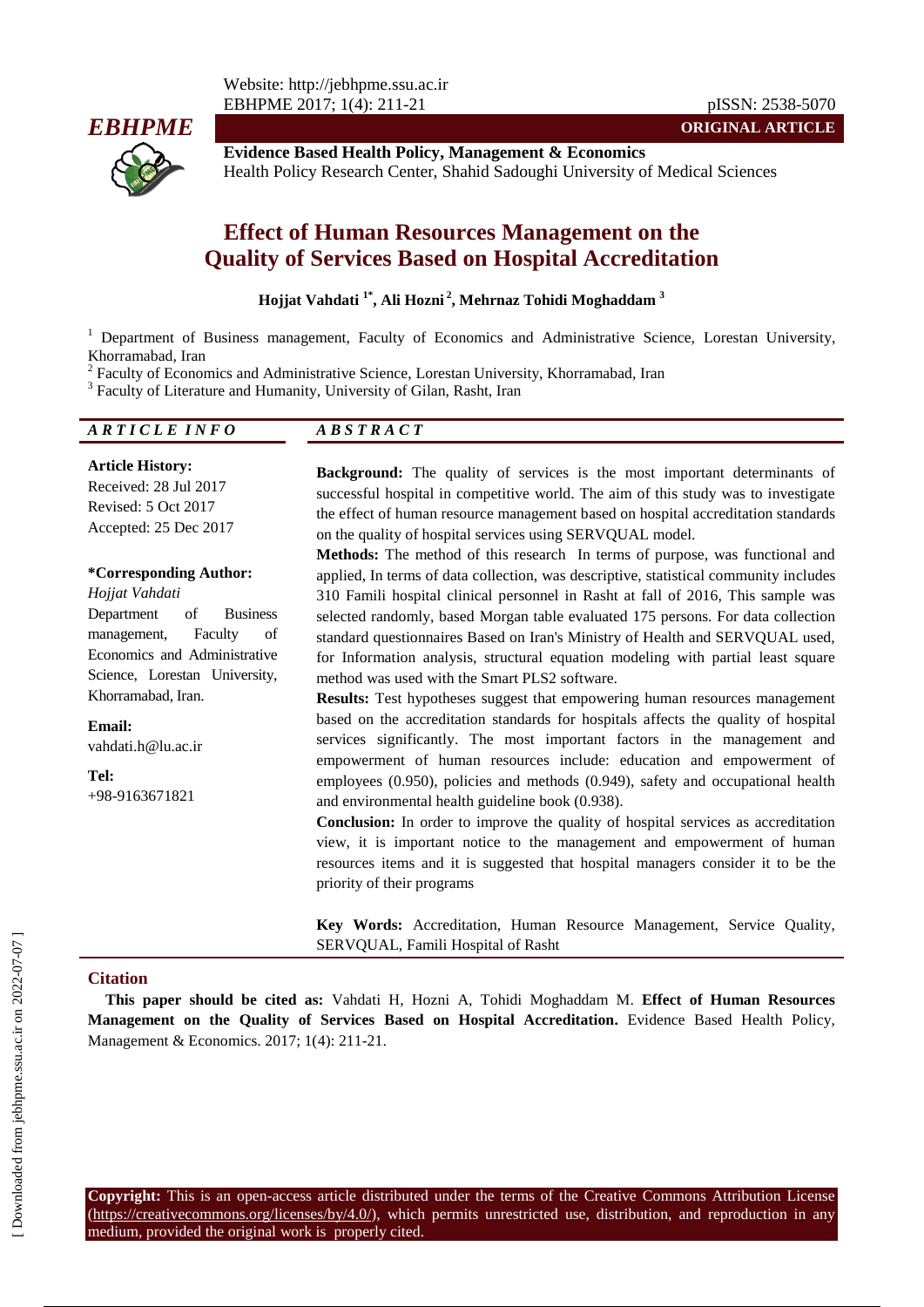

#### **Introduction**

What is accreditation? It is performed by evaluating the quality of the organization's evaluating the quality of the organization's processes and its performance in accordance with written and approved standards by experienced and expert people. In this research Accreditation generally refers to a systematic assessment of the health care facilities with specific standards. Standards that emphasizes on continuous improvement of quality and improve patient and employee safety (1). Accreditation does not merely address standardization but also has analytical, counseling, and recovery dimensions (2). First accreditation system in Iran was introduced between 1962 and 1967. It started as a set of checklists and was developed on the basis of a USA accreditation system which was considered by Iranian authorities to be a successful pattern. In 1994, the joint commission of international present international accreditation health standards. A large group of researchers believe that the quality of service has a profound effect on satisfaction, and thus on customer loyalty to the organization. Quality of service is one of the effective factors for achieving the strategic interests of the organization, such as maintaining customer rates or increasing the effectiveness and gaining operating profit. Service quality has become one of the most important issues in academic research in recent years. Today, man has a special vision in modern management, and researchers acknowledge that the most important asset of the organization is human resources (3). Human resources are scarce, valuable, non-existent, irresistible and very important because health systems are also designed and implemented by humans, the importance of human planning and operations in these organizations is vital (4). In healthcare facilities, health professionals are the most important source of production. If firms have an efficient management of their human resources, the result is an improvement in the quality of services the firm will move towards greater competitiveness. Human resource management in the health sector of many developing countries is very weak and tiny and lack of motivation is one of the most important health problems in most of these

countries (5). The development of human resources in the health sector is more challenging. The success rate of national health systems significantly depends on their workforce. This issue has focused on policy makers in recent years (6). The success of any organization lies in the presence of an efficient and effective evaluation system. Accreditation is a criterion for the achievement of health organizations to previously defined standards through the evaluation of external and independent comparisons (7). A global approach to quality health care has led to efforts to better manage resources and services considering its increasing costs, the marketing competitive advantages and patient safety. One of the main tools for quality health care and its improvement is accreditation (8). Accreditation is the most accepted evaluation system that will improve the performance of the health system (9) and have positive effects in achieving the goals of the hospital and improving the quality of services (10). Across the world, people, patients, government, and third-party payers are demanding a more rigorous assessment of health care services to Continuous improvement of quality.Different countries have adopted different approaches to maintaining and improving quality and standards that including licensing, certification and accreditation. Accreditation is considered to be the most powerful method known in this field due to the maximum and most challenging standards (11). Accreditation is one of the most important areas in the evaluation of health services and ensures the achievement of health service provider organizations to an acceptable level of performance indicators. The purpose of this system is to create a framework for continuous improvement of quality in health services in order to achieve the goals of the health system (12). Accreditation is a process of quality control and assurance in higher education that is in order to achieve acceptable minimum standards. institution's accreditation system at the medical sciences universities of the Islamic Republic of Iran has been designed according to the necessity and with the diagnosis of the Ministry of health,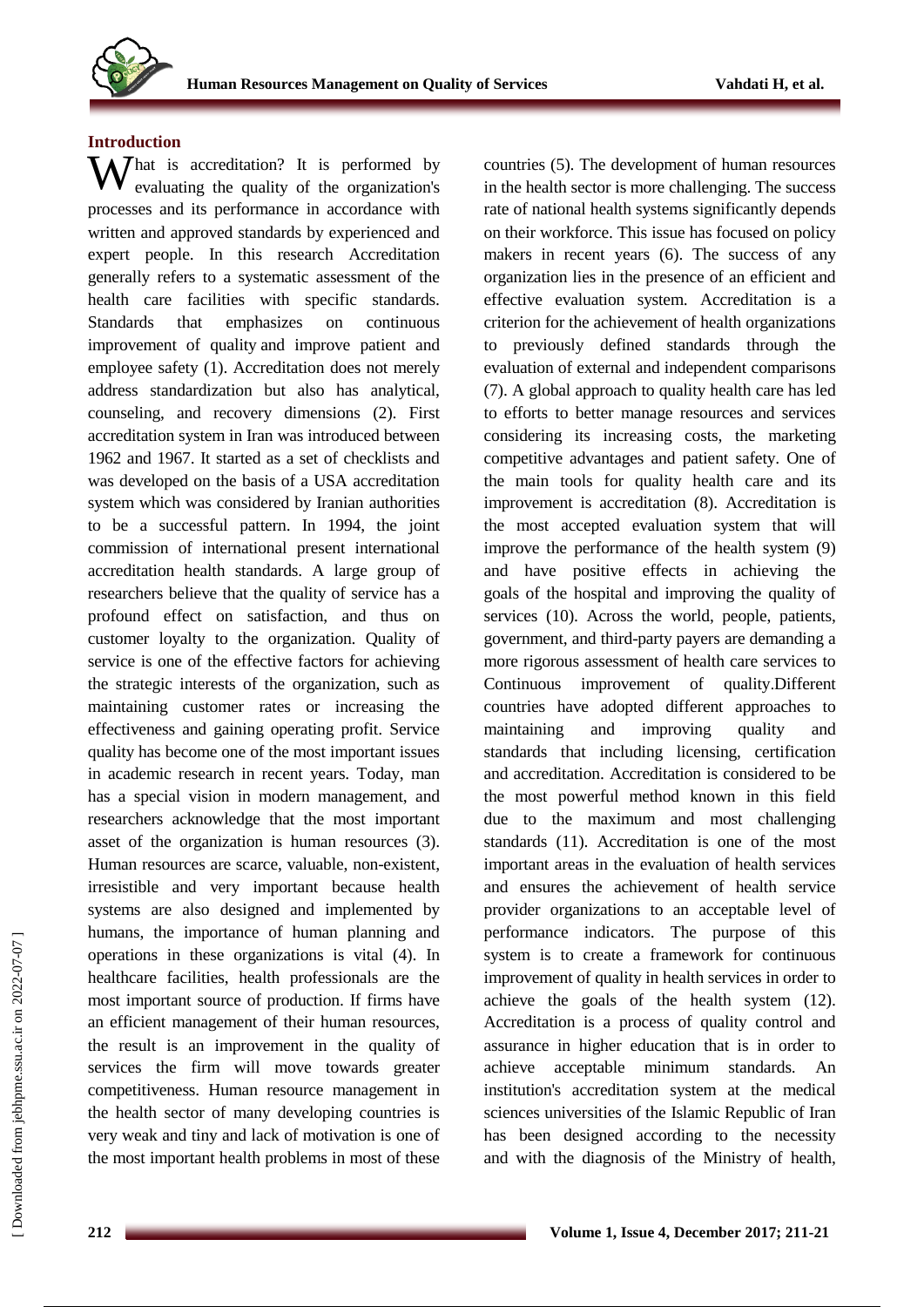

treatment and medical education with the aim of continuously maintaining and improving the quality of education, research and service delivery (13). Today, the subject of accreditation has been developed with the aim of creating and promoting a safety culture and quality of patient care. In recent years, some measures have been taken to establish the standard of accreditation in our country, which in 2011 replaced the hospital's standards of assessment (14). Accreditation can increase the public trust, quality of services, satisfaction of staff and patients, safety of services and income of hospitals and also reduce hospital costs and improve hospital processes. Accreditation can be more effective and efficient compared to the normal evaluation system (15). According to the issue, this study was conducted with the aim of investigating the process of accreditation implementation in human resources management and its impact on the quality of services of Famili hospital from the viewpoint of the medical staff of this hospital in the Rasht city. The main objective of this research is to identify the effect of human resources management dimensions on the basis of hospital accreditation standards on the quality of hospital services based on the SERVQUAL model using structural equation modeling.

Quality is considered as the most important determinant of the success rate in providing hospital services and despite the fact that accreditations the longest-established and most widely known method of evaluation of healthcare services in the world and given the scarcity of research related to accreditation programs in developing countries (2) also In the same situation, in our country, Iran, little research has been conducted on hospital accreditation and the quality of its services. The important point is that such studies have not been conducted in hospitals in Rasht province. Famili hospital is the first non-governmental hospital in Rasht. This research seeks to answer the question of how can the quality of hospital services be increased through the process of accreditation of HRM?

Independent variables of this research model are the dimensions of human resources management based on hospital accreditation standards in Iran, including management and organization, management and empowerment of human resources, quality improvement and data collection. The dependent variable of the research model is the quality of service based on the SERVQUAL model. The theoretical framework for research is presented in figure 1.



**Figure 1.** Theoretical framework for dimensions of service quality based on SERVQUAL model and Human resource management based on hospital accreditation standards in Iran.

In order to answer the research question, the following research hypotheses are stated:

**Hypothesis 1:** Managing and organizing has a significant effect on the quality of services.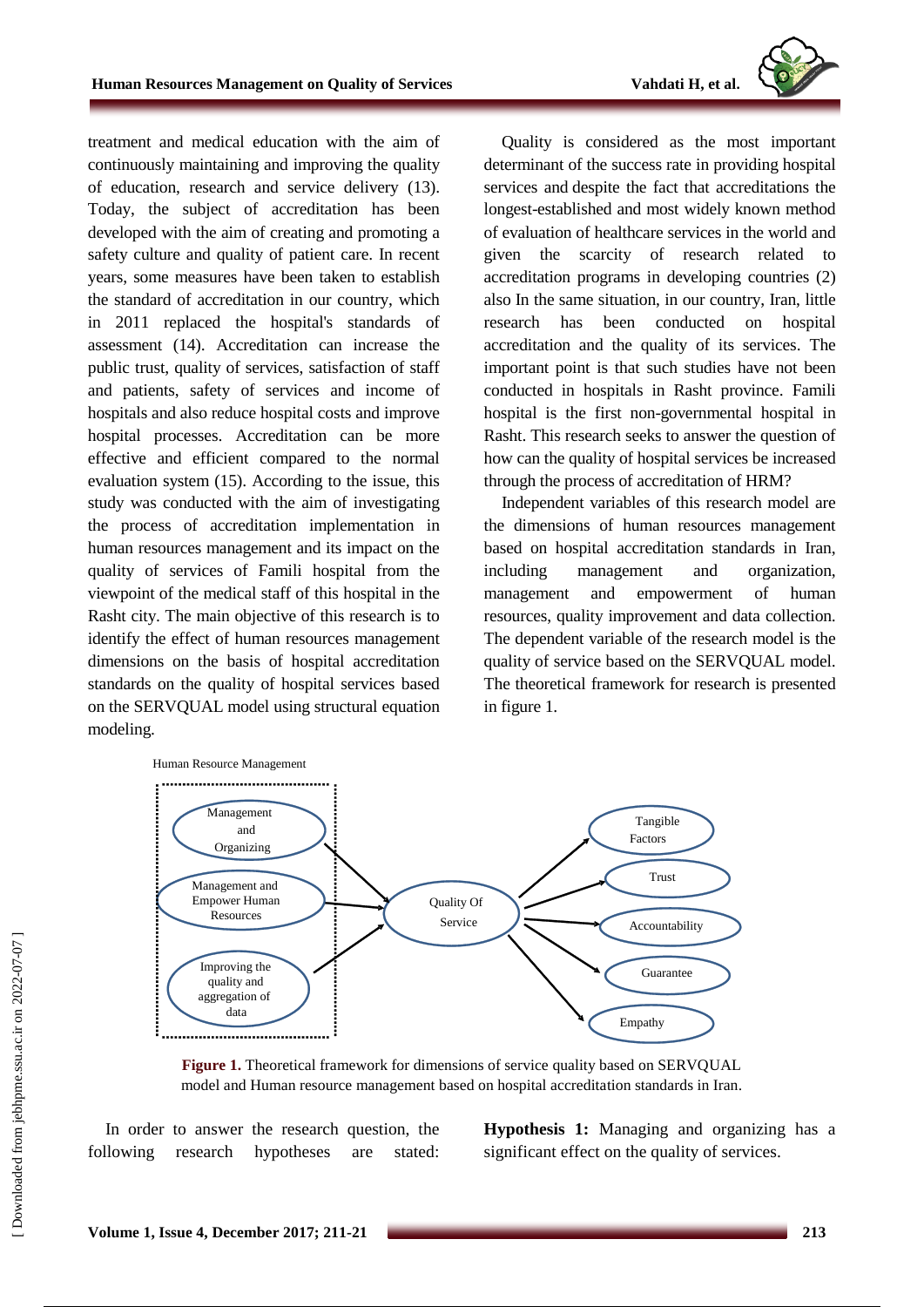

**Hypothesis 2:** Management and empowerment of human resources has a significant effect on the quality of services.

**Hypothesis 3:** Improving the quality and aggregation of data has a significant effect on the quality of services.

Variables in the model are defined as following: **Quality of service** which means general evaluation of customers from company services (16). Quality of service is the overarching characteristics of a service that affects its ability and talent to serve the implied or stated needs. This is a customer-oriented definition of quality (17). Quality dimensions include tangible (physical) factors, trust (reliability), accountability (Responsibility), Assurance (Warranty), Empathy based on the SERVQUAL quality service model (6,16,18). From the perspective of many researchers, such as Parasouraman et al. (6,19), the SERVQUAL framework is considered as the most useful tool for assessing the quality of services.

**Tangible factors**: This index includes all equipment, facilities, public space of the organization, appearance of employees, and, finally, communication channels then, tangible (physical) factors can be measured with items like the decorated appearance of staff, clean environment of the hospital, new and up-to-date hospital equipment, fitness of physical environment and signs and guidelines

**Trust (Reliability):** This indicator shows the ability to present the promised service to customers in an accurate, reliable and consistent manner. For example, customers who come to an emergency department at a hospital, expecting rapid admission, special attention and care from the medical staff and etc. Reliability is a measure of the ability of the emergency department to meet these expectations. Another meaning of reliability is the fulfilling the initial obligations. That is, if the service organization promises to provide customer service, they should do it. Then, reliability can accurately measured with such things as provision of services in accordance with obligations, employee interest in solving problems, performing the first time correct services, carrying out various services at announced times, maintaining records of patients.

**Accountability (Responsibility):** This indicator reflects the willingness to help the customer and provide timely service. This item emphasizes on the quality of service on customer retention, Criticisms and Customers comments. Given the presentation service sensitivity and direct presence of the customer in this process, it is clear that the shorter period of time led to greater customers satisfaction .For example, in the emergency department of the hospital, according to the patient's specific condition, extending the waiting time for the medical examination, creates grievances in Patient and follows. This time represents the responsibility of the personnel of the organization .Accountability can be measured with terms like announcement of the time for various services to the patient, providing fast and uninterrupted service, The willingness of staff to help patients and availability of staff when needed.

**Guarantee (Warranty):** This indicator reflects the ability and competence of personnel to convey the sense of trust and confidence in customer service. In service industries they have higher importance, such as health services, legal services, banking services, etc. This item is very important after quality (20). The dimensions of the guarantee can be measured in terms such as creating a sense of trust and confidence in the patient, feeling secure and relaxed when communicating with staff, polite and friendly treatment of the patient, the response to patient questions (4).

**Empathy (special attention to the customer**): This indicator means that the deal with each customer is proportional to the mood and, in general, their personality characteristics, so that customers accept that they are important for service organization and organization understands them.(20).Empathy dimension can be measured with terms such as individual attention to each patient, the accuracy of 24-hour hospital services, attention to patient beliefs and emotions, heart's interest towards the patient, and attention to and understanding of the specific needs of each patient (4).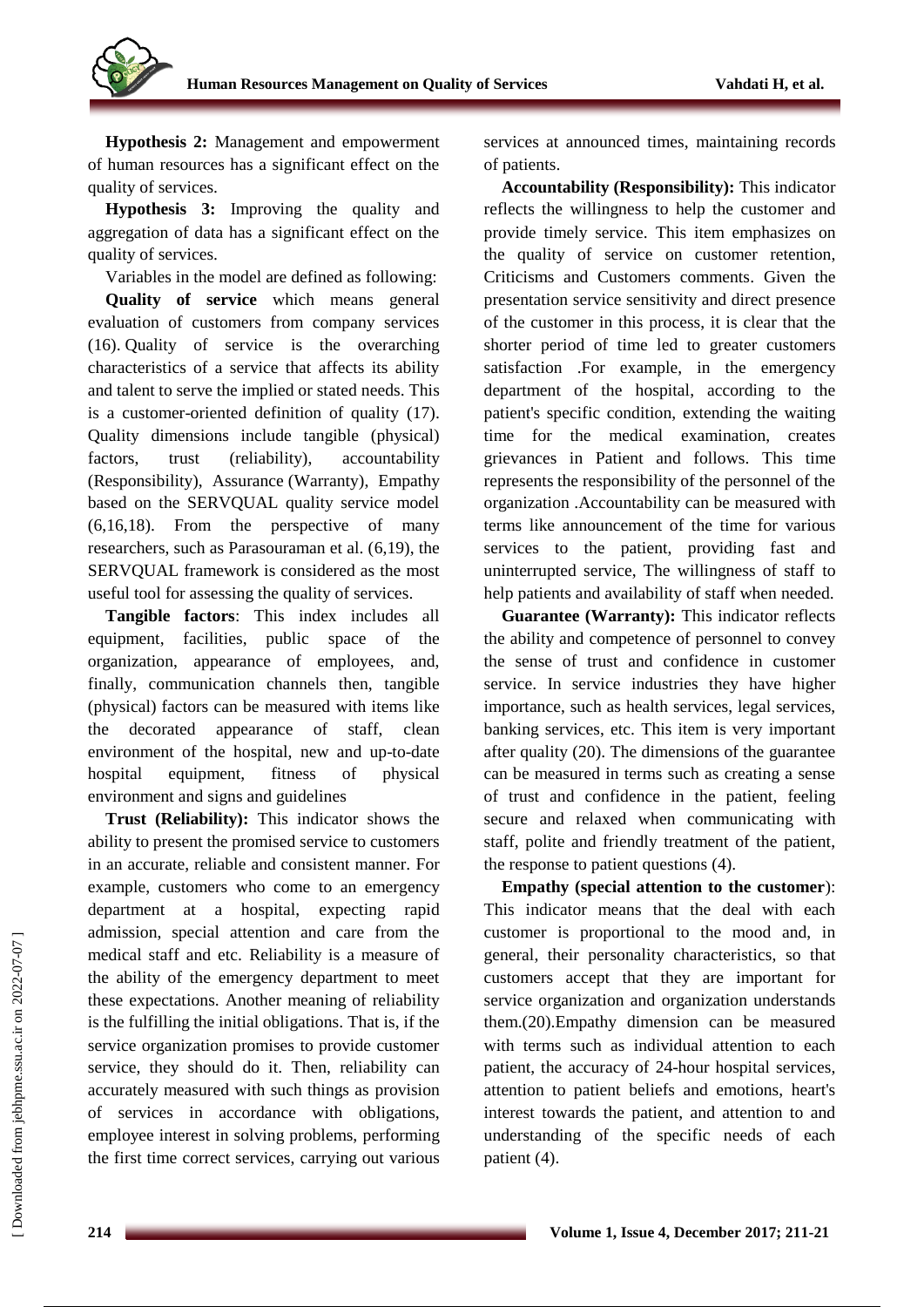**Human Resource Management**: Human resources management is the identification, selection, use, training and development of human resources in order to achieve the organization's goals. In this definition, the meaning of human resources is all those who work at different levels of the organization, Meaning of organization is created, specific set for reach particular goals..Human resource management focuses on policies, actions and systems that affect employees' behavior, attitudes, and performance. According to Armstrong, HRM is a strategic approach to attracting, developing, managing, motivating And achieving the commitment of organization key resources, that is, those who work for it (21).The dimensions of human resources management in this research are based on accreditation standards in the hospital, including management and organizing, management and empowerment of human resources, quality improvement and data collection.

**Management and organizing**: This dimension has 2 indicators: Strategic plan and unit manager.

**Management and Empowerment Human Resources:** This dimension has 11 indicators. Staff records indicators, identification card, staff list, job duties description ,first recruitment course, personnel competency and ability test, staff training and empowerment, booklet on occupational and environmental health, policy and methods, human resources needs assessment, staff assessment.

**Improving the quality and aggregation of data:** This dimension has 2 indicators, quality improvement indicators, data collection and analysis. An overview of the summary of research related to the variables of research is mentioned:

Yousefi et al. (13), developed an accreditation system in a research entitled design for accreditation system at Iran medical sciences. They stated for paying attention and compliance with national accreditation standards, universities of medical sciences will play an important role in promoting the health system of the country. Also, the establishment of an accreditation system at national level based on the results of this project can lead to greater acceptance of universities in the international community.

Mahmoudian et al. (8), listed the challenges and strengths of the implementation of the accreditation process from the viewpoint of health information management staffs, and argue that: effective management and guidance, awareness of the goals of the accreditation implementation, dynamism and efficiency, motivating employees by rewarding and participation are strengths of accreditation system. In return Increasing the workload of employees and division of duties, lack of training in quality improvement methods, inadequate information to staff about progress, lack of budget allocation, lack of motivation in the staff And the lack of teamwork tasks were identified as critical challenges.

Training, developing group work culture and effective management lead to a more complete implementation of the accreditation process and, while having a positive impact on employee performance, it helps to solve the challenges of accreditation in the health information management sector (8). Among abroad, studies have shown the benefits of accreditation in providing health services. Found that accreditation is a process that helps improve the performance and development of positive outcomes of patient health (22, 23, 24, 25, 26) .In studies of Nicklin et al. (27), in Montreal, El-Jardali et al. (28), in Lebanon, Leatherman et al. (29), Chen et al. (30), it has been shown that accreditation improves the quality and performance of the organization's services.

Al-Khinizan and Shaw (31), in Saudi hospitals, identified that accreditation improved the quality of services and performance of the organization. The research conducted in Egypt by AL T and Colleagues (32) aimed at determining the effect of accreditation of health units of non-governmental organizations also indicated that patients' satisfaction was significantly higher in health units that were accredited than in centers ,They did not have an accreditation certificate. In contrast, there are some studies that have failed to show a meaningful relationship between accreditation and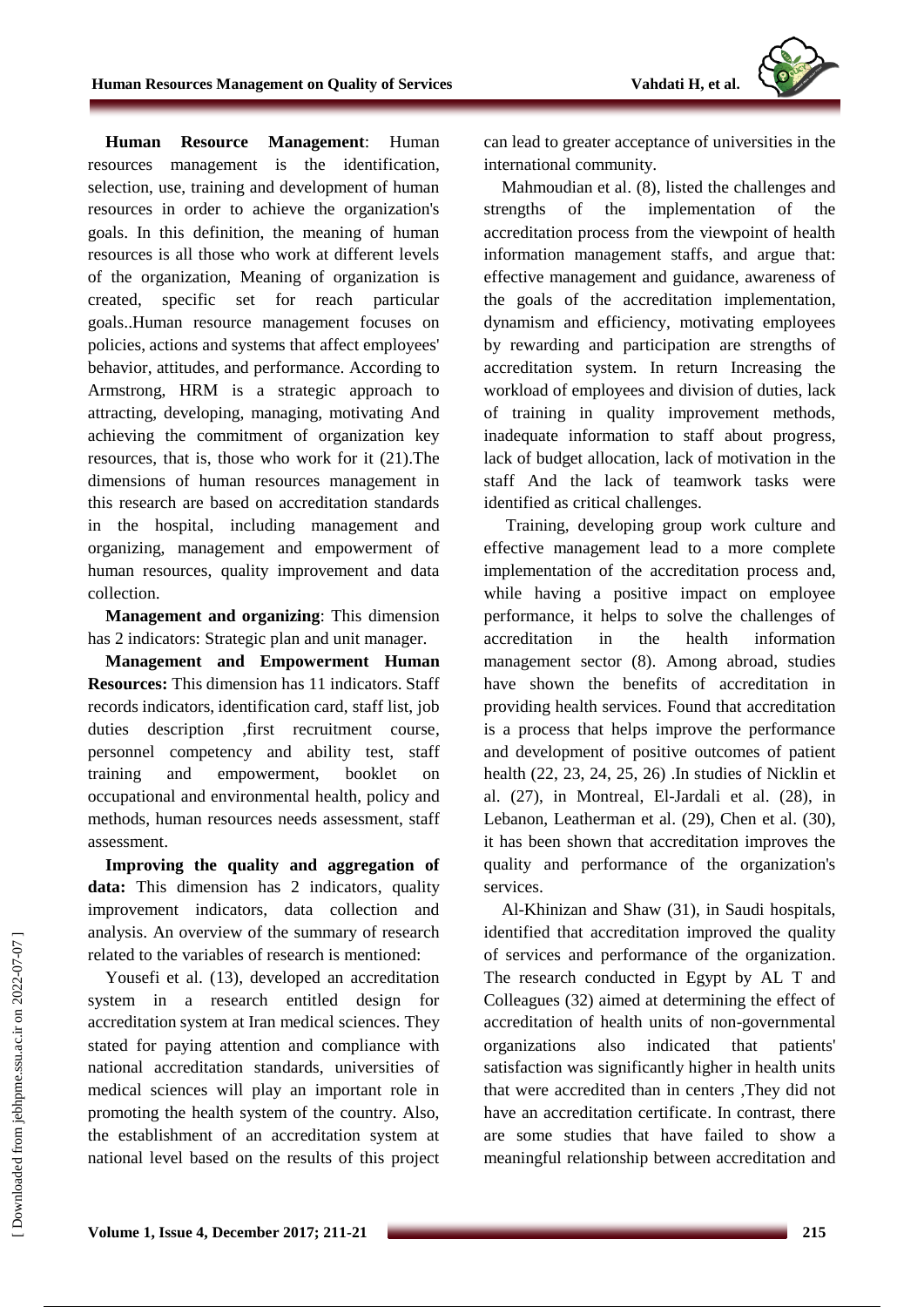service delivery. For example, Sack et al. (33), did not show any significant difference in the degree of satisfaction of patients referring to cardiology units between accredited and non-accredited hospitals. Also, Barker (34) did not find any significant correlation between medical errors and hospital accreditation. Even in the study of Pumi et al. (35), it was believed that accreditation, due to lack of attention to daily activities, leads to fatigue and the elimination of work activities (36). In the study of Reznich and Mavis (37), have revealed there was no significant relationship between accreditation, improvement of center performance and provision of services. The findings of the review study of Greenfield and Braithwaite (24) also show different results of studies in some cases; however there were similar positive outcomes in the two areas of promotion of professional change and employee development. But, there were contradictory results in the areas of professional attitude towards accreditation, organizational impact, financial impact, quality criteria, and appraisal of the program.

## **Materials and Methods**

The method of this research is applied in terms of purpose and in collecting data, was descriptive survey and data collection tool was a standard questionnaires Based on Iran's Ministry of Health and SERVQUAL, The information analysis method was the structural equation modeling based on partial least squares method. The statistical population included 310 Famili hospital staff According to the Morgan table, 175 people were selected randomly in Rasht fall of 2016 .The instruments used were two kinds of standardized questionnaires. The first part of the general questions include demographic questions including gender, age, level of education, employment status, work experience, shift, employment status. In the second part, the main questions include 77 questions for measuring variables of research. The first questionnaire related to human resource management variable based on accreditation standards of hospital in Iran includes three dimensions of management and organization have 2 indicators (5 questions), management and empowerment of human resources have 11indicators (39 questions), improvement of quality and data collection have 2 indicators (11 questions) (38). The quality of service questionnaire based on the SERVQUAL model has five dimensions of tangible, physical (4 questions), reliability (5 questions), accountability (4 questions), assurance (guarantee) (4 questions), empathy (special attention to customer) (5questions) (1).

This research was conducted using the path analysis using Smart PLS2 software. Structural equation modeling is a comprehensive approach for testing assumptions about the relationships between observed and hidden variables. The Smart PLS2 software focuses on maximizing variances and has superior advantages over similar software, especially when models are complicated. Also, it is not sensitive to data normality and the sample size. This software performs statistical analysis in two steps. In the first step, based on the measurement model, Convergent validity and correlation coefficient of composite reliability tested and the mean of the variance of the evaluation and the relationship between the structures and its dimensions were measured. The second step is to evaluate the structural model in which the indicators at this stage represent the quality of model fit and the hypotheses are examined.

Reliability and validity in Smart PLS2 software are measured by three indicators. Cronbach's Alpha higher than 0.7, composite reliability higher than 0.7, coefficients of factor loads higher than 0.4 were appropriate. Convergent Validity (AVE) is an indicator that shows the correlation of a structure with its own indicators, the greater correlation provide better proportion. Values above 0.5 are suitable for this index. To measure divergent validity, the Fornell matrix is used in software output. The GOF criterion is related to the general section of the structural equations model and represents the general proportion of the model, which has three values of 0.01 and 0.25 and 0.36 are considered as weak, moderate and strong values. In testing the hypotheses, according to the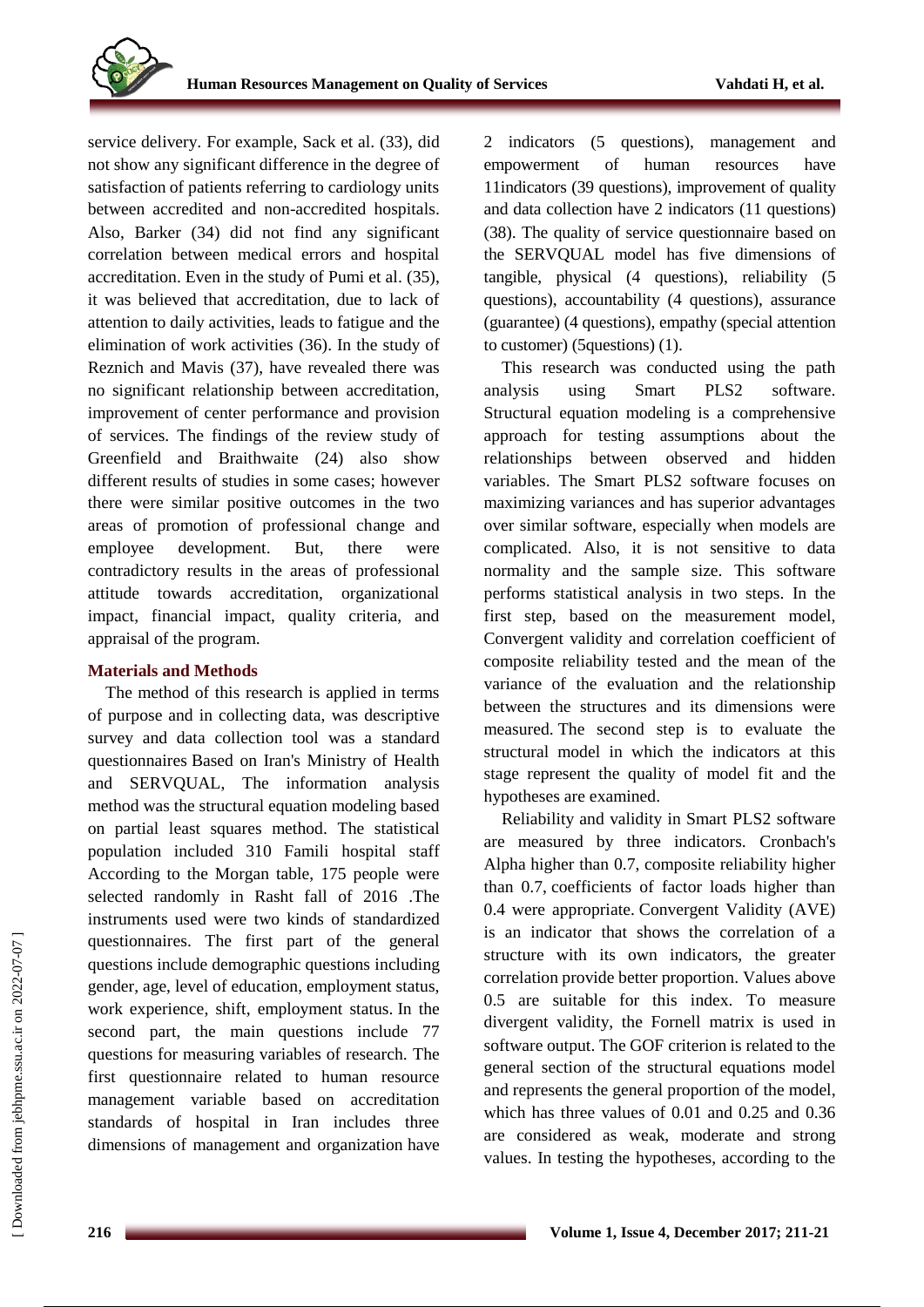data analysis algorithm in the partial least squares method, after examining the fitting of the measurement models and the structural model and the general model, it turns to examine the research hypotheses which consists of two parts: Review of z significant coefficients and the values of t-values, if the coefficients of the path are higher than 1.96, at the confidence level of 0.95, can accept the assumptions and model and then review the standardized coefficients according to the paths, as shown in Fig 2 (39).

In addition, the declaration of Helsinki was considered for ethical issues

#### **Results**

All variables have an acceptable Cronbach's Alpha of over than 0.9. Therefore, the research questionnaire has the necessary reliability. Also, the communality and the explained average of variance Extracted (AVE) were also very good. Table 1 summarizes the indicators of the variables of the questionnaire.

|                | <b>Number</b> Variable                       | Communality | Cronbach's   | <b>R-Square</b> |                    | <b>Composite Average Variance</b> |
|----------------|----------------------------------------------|-------------|--------------|-----------------|--------------------|-----------------------------------|
|                |                                              |             | <b>Alpha</b> |                 | <b>Reliability</b> | <b>Extracted (AVE)</b>            |
| 1              | Education and empowerment                    | 0.821343    | 0.963706     | 0.902897        | 0.969853           | 0.821343                          |
| $\overline{c}$ | Assessment                                   | 0.918925    | 0.911869     | 0.717785        | 0.957749           | 0.918925                          |
| 3              | Test and empowerment                         | 0.913761    | 0.968505     | 0.850433        | 0.976946           | 0.913761                          |
| 4              | Strategic Plan                               | 0.849502    | 0.910669     | 0.911584        | 0.944168           | 0.849502                          |
| 5              | Improved quality and collection              | 0.773179    | 0.970422     |                 | 0.973968           | 0.773179                          |
| 6              | Improve quality                              | 0.918877    | 0.970177     | 0.883862        | 0.978382           | 0.918877                          |
| 7              | Brief introduction period                    | 0.908187    | 0.949493     | 0.770758        | 0.967395           | 0.908187                          |
| 8              | the trust                                    | 0.918158    | 0.955393     | 0.918918        | 0.971143           | 0.918158                          |
| 9              | Sympathy                                     | 0.866682    | 0.961087     | 0.959899        | 0.970098           | 0.866682                          |
| 10             | Data aggregation and analysis                | 0.793458    | 0.956382     | 0.947574        | 0.964100           | 0.793458                          |
| 11             | identification card                          | 0.969908    | 0.969017     | 0.218732        | 0.984724           | 0.969908                          |
| 12             | Safety and Health Booklet                    | 0.908982    | 0.949841     | 0.880621        | 0.967695           | 0.908982                          |
| 13             | Quality                                      | 0.735734    | 0.979439     | 0.843165        | 0.983041           | 0.735734                          |
| 14             | Patterns and methods                         | 0.880527    | 0.972549     | 0.901087        | 0.977853           | 0.880527                          |
| 15             | <b>Staff</b> list                            | 0.890164    | 0.877041     | 0.620025        | 0.941888           | 0.890164                          |
| 16             | Tangible factors                             | 0.789729    | 0.910094     | 0.847907        | 0.937420           | 0.789729                          |
| 17             | Responsible unit                             | 0.901077    | 0.890439     | 0.813551        | 0.947963           | 0.901077                          |
| 18             | Manage and organize                          | 0.757143    | 0.919439     |                 | 0.939638           | 0.757143                          |
| 19             | Management of Human<br>Resources Empowerment | 0.681199    | 0.987777     |                 | 0.988547           | 0.681199                          |
| $20\,$         | <b>Human Resources Needs</b><br>Assessment   | 0.880854    | 0.954913     | 0.730169        | 0.967282           | 0.880854                          |
| 21             | personal file                                | 0.933743    | 0.929145     | 0.660382        | 0.965736           | 0.933743                          |
| 22             | responsiveness                               | 0.863906    | 0.947353     | 0.922689        | 0.962095           | 0.863906                          |
| 23             | Duties                                       | 0.826462    | 0.929789     | 0.763366        | 0.950091           | 0.826462                          |
| 24             | Guarantee                                    | 0.926814    | 0.973620     | 0.952529        | 0.980638           | 0.926814                          |

#### **Table 1.** Indicators of the variables of the questionnaire

To achieve this, the first factor analysis was conducted for each of the variables of the questionnaire. Finally, the related model for survey hypotheses has been implemented. After testing the measurement models, a structural model represents the relationship between the variables of the research is that presented in following: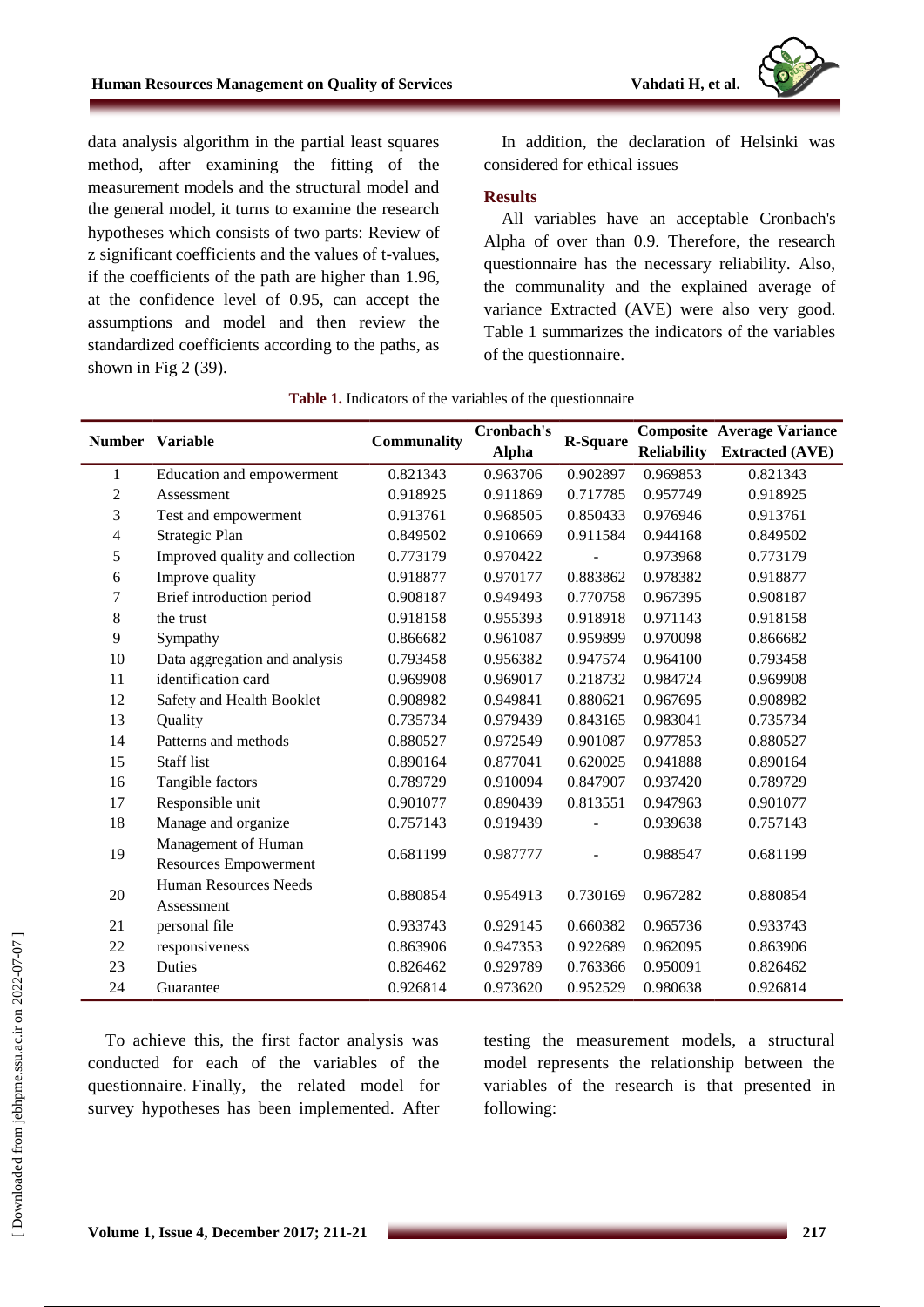

**Figure 2.** Structural model with standard coefficient

Also GOF factor shows a strong congruence of The model at the whole level which is:

### **Discussion**

The purpose of this study was to investigate the effect of human resource management on the quality of hospital services Based on the accreditation standards of the hospital in Iran and the SERVQUAL model. The study was conducted in 2016 at the Famili Hospital in Rasht**.** Considering the output of the software and the significant levels for the confirmatory factor analysis, the all factors of model gain proper score and their relationship with latent variable has been confirmed (the significance level of all variables is zero and less than (0.05).This research shows that the management and empowerment of human resources, based on the accreditation standards of the hospital, positively and significantly influences the quality of service of Rasht Famili Hospital. It can be found that effect of human resources management dimensions on the quality of services, at 95% confidence level, the second hypothesis is confirmed and the first and third hypotheses are rejected. The standard coefficient of 0.75 represents the high impact of human resources management and empowerment on the quality of services. The factors related to the quality of services show that every five factors, tangible (physical), trust (reliability), accountability (liability), guarantee (Warranty), empathy had important role in determining the quality of service of the Famili hospital in Rasht city. Confirmation of the factors related to the management and empowerment of human resources shows that all 11 factors contribute to its definition. According to the standard coefficients of education and empowerment of employees as the most important factor (0.950) and then the policy and methods (0.949), booklet of occupational health and environmental Health (0.938), Staff empowerment test (0.922), First employment training (0.887), job description (0.874), human resources needs assessment (0.884), Staff assessment (0.847), personnel records (0.813), staff list (0.778) and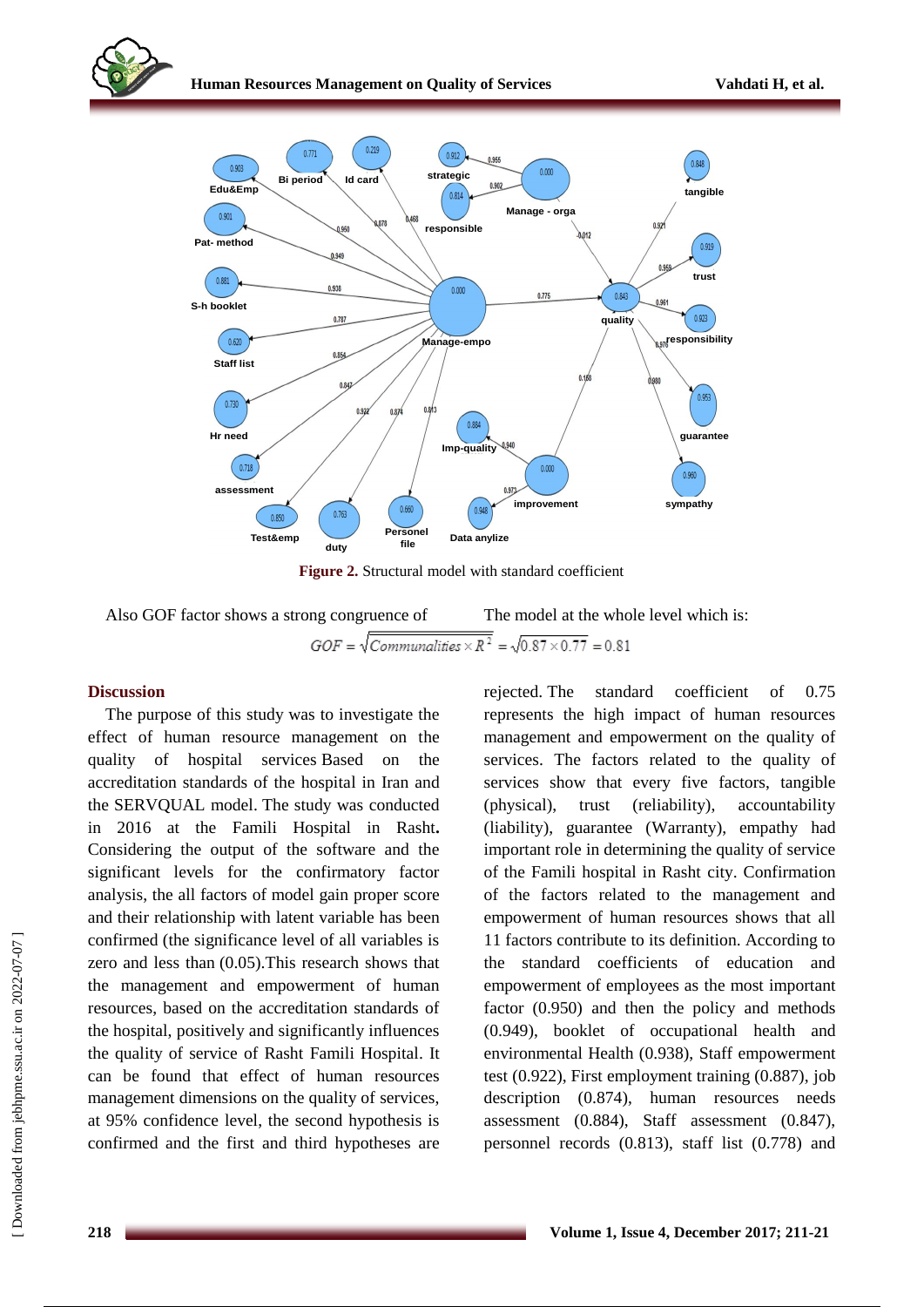

finally identification card (0.486) were identified. These findings enhance our understanding of accreditation. Also, the service quality determination coefficient  $(R^2)$  was 0.843, which shows that 84.3% of the quality of service changes are explained by employee management and empowerment.

According to the model and research findings, hypotheses 1 and 3 were rejected and the second hypothesis was confirmed. The standard coefficient of 0.775 indicates that human resource management and empowerment have a great impact on the quality of services.

Some of the researches mentioned before, have examined the dimensions of the SERVQUAL model for measuring the quality of services in the statistical society. For example, from domestic research Moradi et al. (7), among the foreign studies, Alkhenizan and Shaw (31), Nikhlin et al. (27), El-Jardali et al. (28), Leatherman et al. (29), Chen et al. (30), and It was found that Accreditation improves the quality of the organization's services (31). But present findings seem to not complete consistent with those of other studies suggest that accreditation is direct impact on HRM. In contrast to expectations, this study did not show that: Managing and organizing and Improving the quality and aggregation of data have not significant effects on the quality of services.

#### **Conclusion**

It seems that the history of the Famili hospital as the first private hospital in Gilan province and its reputation in discipline has led to the institutionalization of organizational dysplasia in

### **References**

- 1) Agrizzi D, Agyemang G, Jaafaripooyan E. Conforming to accreditation to Iranian hospitals. Dila Seminars in Colon and Rectal Surgery. 2015; 26(1): 126-33. [In Persian]
- 2) Hoque Z. 20 years of studies on the balanced scorecard: Trends, accomplishments, gaps and opportunities for future research. Br Account Rev. 2014; 46(1): 33-59.

its personnel, so that the first and third hypotheses may have been rejected for this reason. Albeit the second possible explanation for the finding s relates to because in Iran accreditation has effective results in hospital rankings and they receive promotional privileges and can raise tariffs based on points. It is very important for every private hospital to earn more money. That's why financial motivation is very important Because of the financial motive these cases have already been resolved in the Famili hospital. The public hospitals, on the other hand, are not as dependent financially on the results of the accreditation, since they do have significant income from the public finances. That is, the application of external standards such as accreditation does not have an effect on the improvement of indicators, because they are in good condition mean while, the study of the dimensions of human resources management based on the accreditation model of hospitals in Iran impact on the quality of hospital services .for the first time in this paper has been studied and this study will serve as the base of future studies.

### **Acknowledgments**

Authors want to appreciate the manager and personnel of Famili hospital of Rasht.

## **Conflict of interests**

Authors have no conflict of interests to declare.

### **Author's contributions**

Hozni A designed research, Hozni A and Vahdati H conducted research, Tohidi Moghaddam M analyzed data; and Hozni A wrote the paper. All authors read and approved the final manuscript.

- 3) Soltani M. Role of human resource in defining, development, deepening and advancing ethics and corporate culture. J Human Sci. 2007; 15(65): 1-10. [In Persian]
- 4) Mc-Neese-Smeet DK. Staff nurse view of their productivity and nonproductively. Health Care Management Review. 2001; 26(2): 7-19.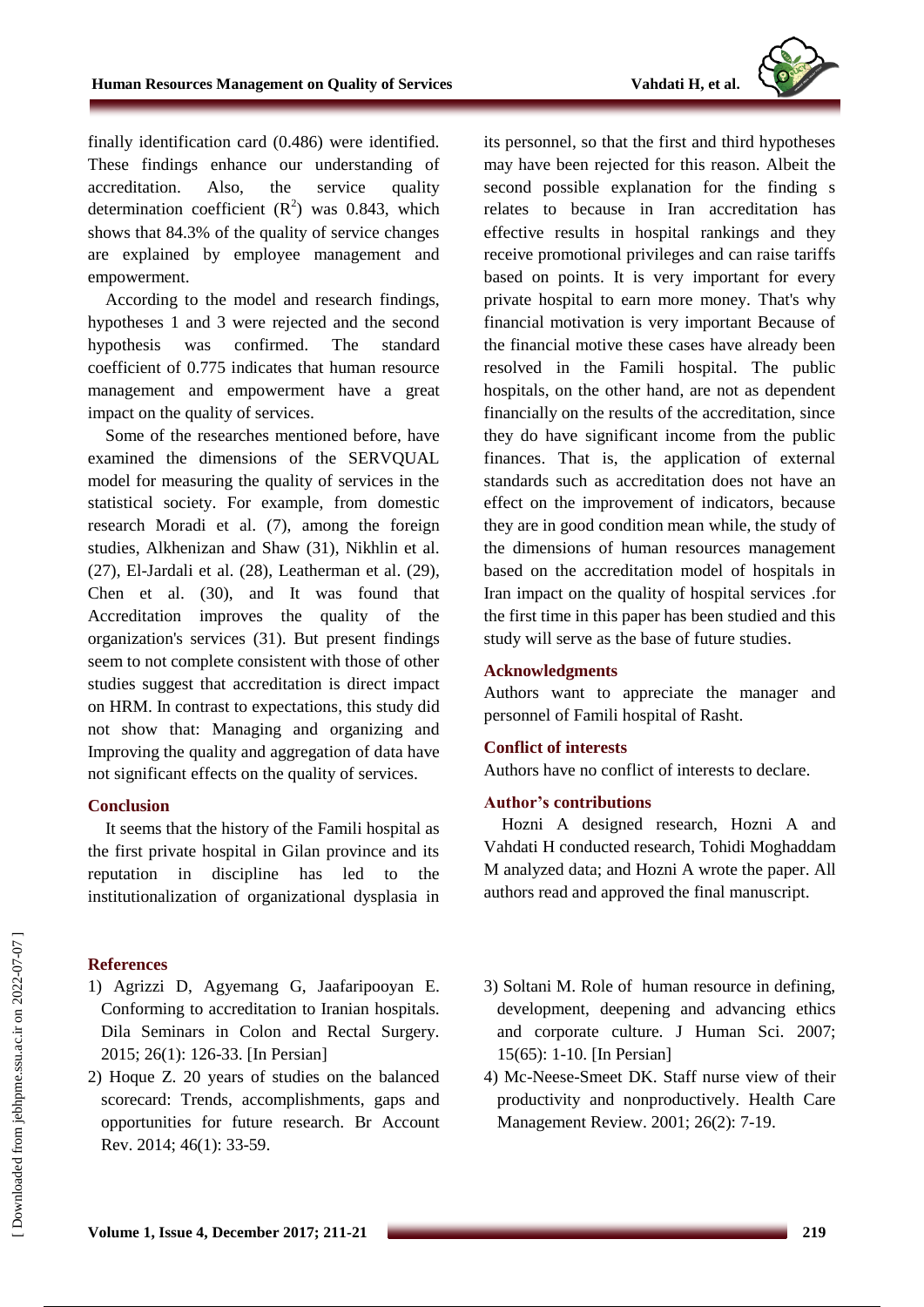

- 5) Chen CJ, Huang JW. Strategic human resource practices and innovation performance The mediating role of knowledge management capacity. Journal of Business Research. 2009; 62(1): 104-14.
- 6) Eghbal F. Assessment of human resource management performance at Isfahan Medical Science based on European foundation for quality management [MSc Thesis]. Isfahan: Isfahan University, Faculty of Education and Psychology. 2008. [In Persian]
- 7) Moradi R, Nemati A, Ziari B, Shokri A, Mohhammadi M, Soltantajian A. Accreditation impact on service delivery from the perspective of employees of Isfahan university hospitals. Health Management Journal. 2015; 6(3): 67-76. [In Persian]
- 8) Mahmoodiyan SS, Safaee F, Meraji M, Kimiafar Kh, Farsinegar N, Ghasemi R. Challenges and strengths accreditation process from the perspective of Mashhad employees. Health Information Management. 2015; 5(2): 25- 33. [In Persian]
- 9) Toshmal G, Hakkah M, Heidari H. Determine the quality gap in medical emergency services of Khorramabad city by using SERVQUAL model. Lorestan University of Medical Journal (yafteh). 2015; 17(1): 78-86. [In Persian]
- 10) Zareei M, Gheybdoost H. Prioritize the factors affecting the quality of health care services approach combines process-state network analysis and Fuzzy TOPSIS in hospital. 2015; 15(4): 79-88. [In Persian]
- 11) Tabrizi J, Gharibi F. A systematic review of accreditation models for designing a national model. Journal of Kurdistan University of Medical Sciences. 2011; 16(1): 95-109. [In Persian]
- 12) Tabrizi J, Gharibi F, Ramezani M. National accreditation model hospital clinics. Hakim Journal. 2012; 15(3): 229-37. [In Persian]
- 13) Yousefi A, Changiz T, Bemani N, Ehsanpour S, Hassanzahrabi R. Design developed accreditation system for medical sciences universities institute in iran. Iranian Journal of

Medical Education. 2011; 11(9): 1191-201. [In Persian]

- 14) Abasi S, TavakoliN, Moslehi M. The quality management system of preparedness of hospitals based on standard performance accreditation based on international joint commission. Health Information Management Journal. 2011; 15(4): 79-88. [In Persian]
- 15) Azami S, Tabrizi JS, Abdollahi L,Yarifard Kh, Kabiri N, Saadati M, et al. Knowledge and attitudes of Tabriz and Ardabil universities educational hospitals of Medical Sciences managers. Journal of Ardrbil Health. 2012; 3(2): 7-15. [In Persian]
- 16) Parasuuraman A, Zeithaml Valarie A, Berry Leonard L. SERVQUAL: a multiple-item scale for measuring consumer perceptions of service quality. Journal of Retailing. 1988; 64(1): 12-40.
- 17 ) Kotler F. Marketing management, analysis, planning, implementation and control. 8th ed. Tehran: Amookhte Publication; 2010. p. 20-32.
- 18) Samadi A, Eskandari S. The effect of service quality on customer satisfaction of tuyserkanmeli bank (based on SERVQUAL). Researcher Management Journal. 2011; 8(21): 30-40. [In Persian]
- 19) Parasuraman A. More on Marketing Models of Service and Relationships, Professor & Holder of The James W. Mc Lamore Chair in Marketing, University of Miami. 2005:1-13.
- 20) Zivyar F, Ziyaye M, Nargesiayn J. Factors affecting customer satisfaction using Servqual model. New Marketing Research Journal. 2012; 2(3): 173-186. [In Persian]
- 21) Saadat E. Human Resources Management.Tehran: Samt publication; 2015. p. 40-70
- 22) René A, Bruneau C, Abdelmoumene N, Maguerez G, Mounic V, Gremion C. Improving patient safety through external auditing: The SIMPATIE (Safety Improvement for Patients in Europe) project. Saint-Denis La Plaine: Haute Autorité de Santé. 2006; 32(10): 709-19.
- 23) Salmon JW, Heavens J, Lombard C, Tavrow P. The impact of accreditation on the quality of